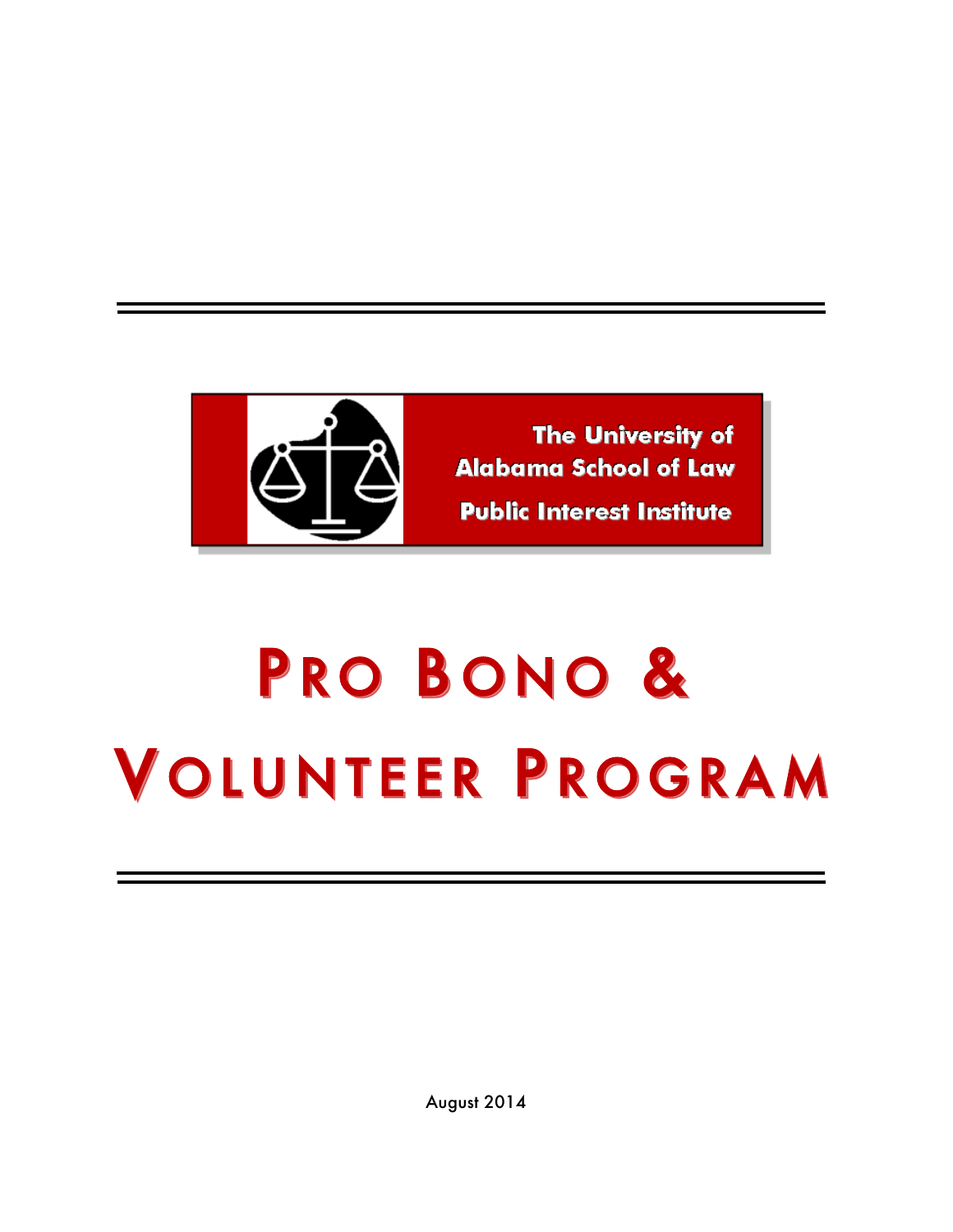# WHY DO PRO BONO?

- Get out of the classroom, meet real clients, and see real lawyers in action.
- Try out an area of law you're interested in.
- Meet attorneys and make professional connections.
- Gain experience you can put on your resume.
- You are in a unique position to use your specialized skills and knowledge to make a real difference.
- It's some of the most rewarding legal work you will ever do.

# WHAT IS PRO BONO WORK?

Pro bono work is work of a legal nature done on a volunteer basis, earning no monetary compensation or course credit. Pro bono work is intended to be work that assists with the representation of underserved clients or causes, including advocacy and policy work.

- Volunteer work on political campaigns (i.e., working at a phone bank for a candidate) or as part of a religious practice (i.e., teaching Sunday School) do not count as pro bono hours.
- Externships, clinics, and full-time summer internships (whether paid or unpaid) do not count toward the law school pro bono awards – with the following exceptions:
	- o Unpaid work performed in addition to the required hours for academicyear externships may be counted toward an award. For example, if a student's externship course requires 96 hours of work, and the student performs 106 hours of work, the additional 10 hours may be counted toward a law school award.
	- o If a student continues to do unpaid work at a summer internship or externship past 10 weeks (for a full-summer placement) or past 6 weeks (for a split-summer placement), the student may count up to 25 of those additional hours toward a law school award.

Volunteer work that meets the above criteria but is not of a legal nature — such as working at a soup kitchen or tutoring in an after-school program — may be counted as community service volunteer hours for purposes of law school awards.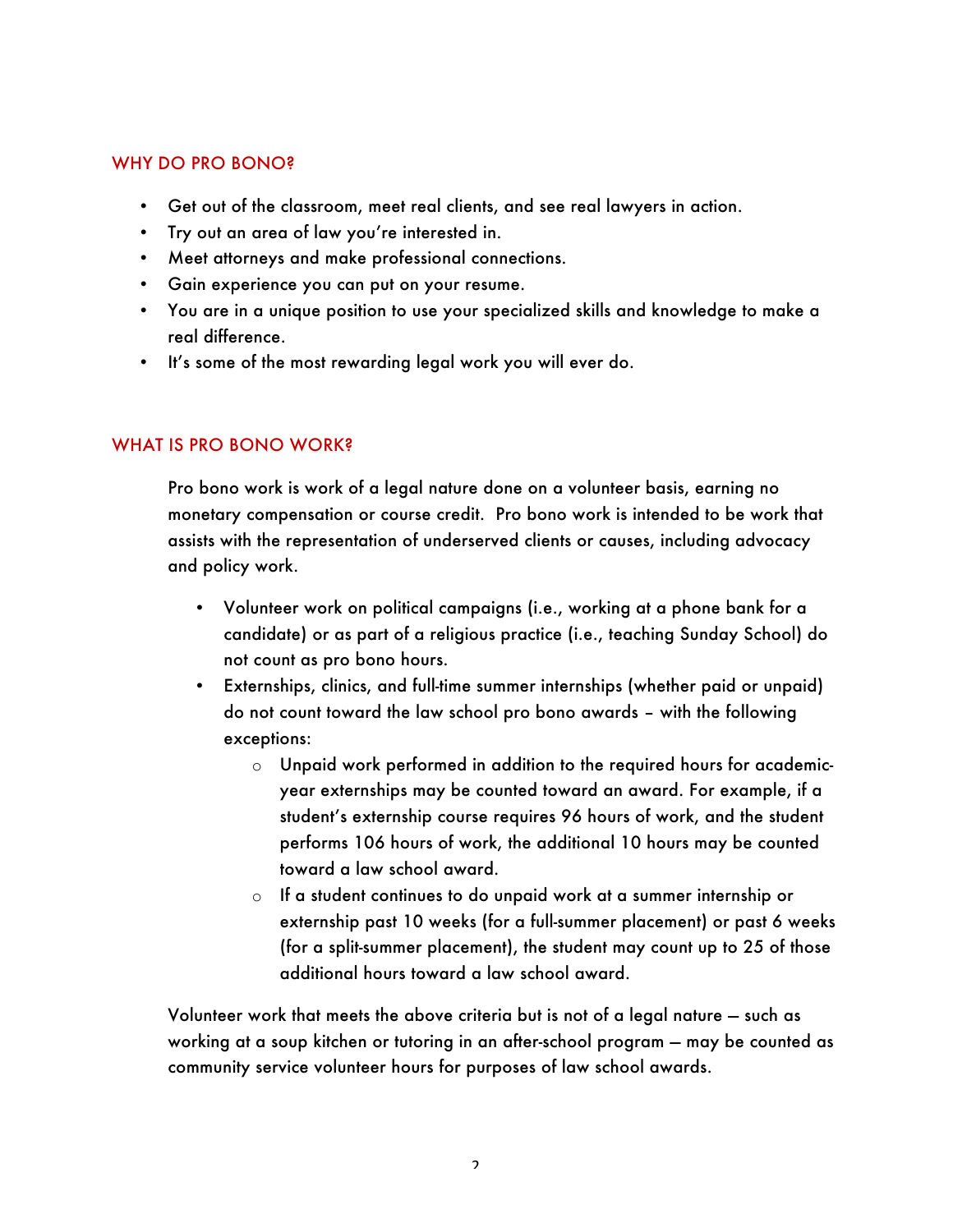#### HOW DO I FIND OUT WHAT PROJECTS ARE AVAILABLE?

Near the beginning of each semester, the Public Interest Institute will host a lunchtime information session at which the available pro bono and community service projects are presented. There are also descriptions of most ongoing projects available on the PII website:

http://www.law.ua.edu/public-interest-institute/volunteer-opportunities/

### WHAT ARE THE REQUIREMENTS TO WORK ON A PRO BONO PROJECT?

Many projects are open to all law students, regardless of year in school. Some projects require certain skills or experience which will be included in the project descriptions.

#### WILL I RECEIVE TRAINING?

Yes. Every project will have at least one scheduled training session. If specific knowledge or skills are required for a project, those will be provided at the training. Training sessions will also include basic information on professional ethics, conduct and responsibility.

#### HOW DO I SIGN UP?

At the information session at the beginning of each semester, sign-up sheets will be made available. In addition, links to sign-up sheets may be emailed throughout the semester if there are volunteer slots to be filled. You can also contact Felecia Linton or Glory McLaughlin in the Public Interest Institute to find out about available volunteer slots.

#### HOW DO I REPORT MY HOURS?

Go to: http://www.law.ua.edu/resources/contact/publicinterest\_servicehours.php

Additionally, there are paper forms available in the Public Interest Institute (Room 173) which you may fill out and submit to Felecia Linton.